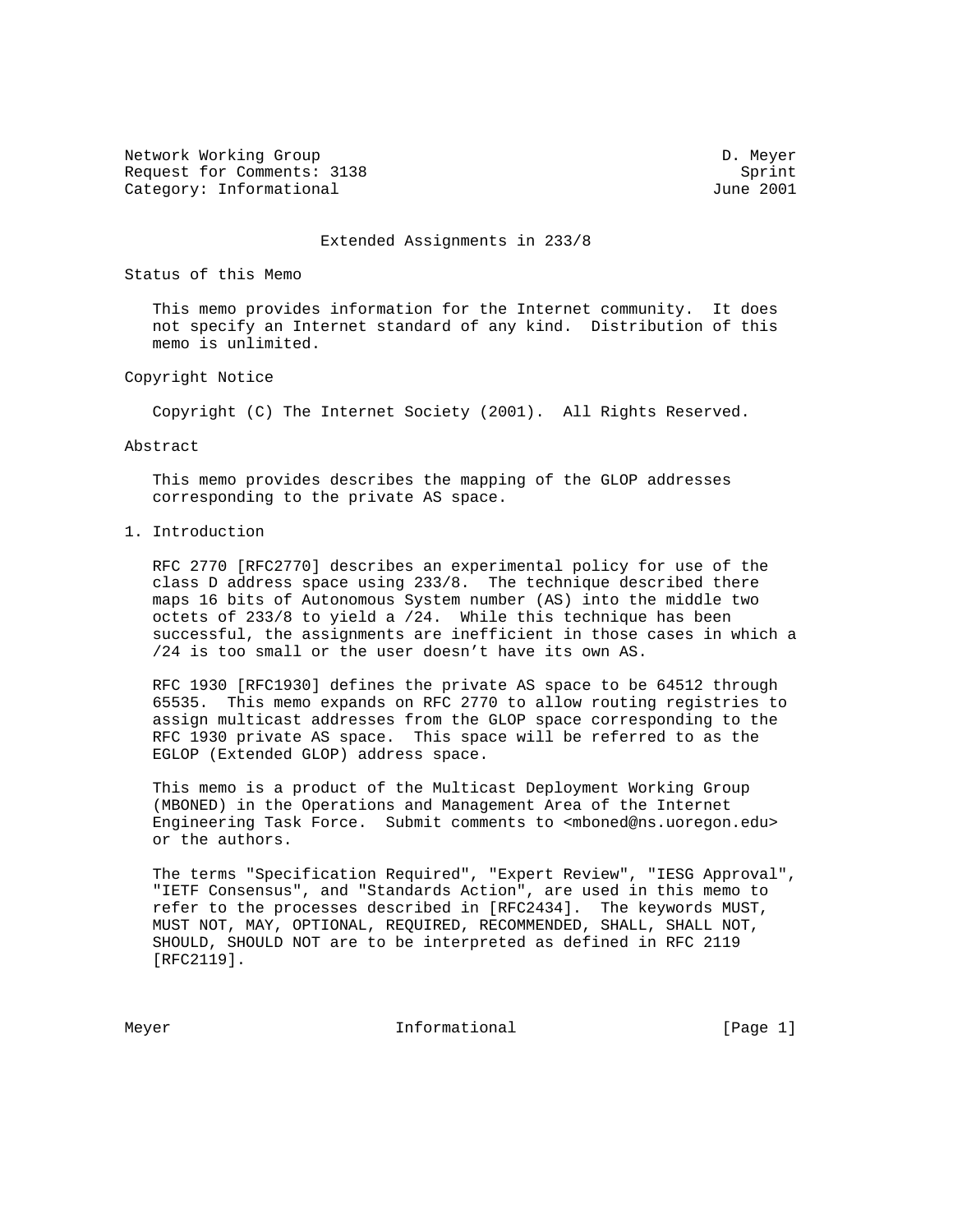2. Overview

 http://www.iana.org/assignments/multicast-addresses defines a mechanism for assignment of multicast addresses that are generally for use in network control applications. It is envisioned that those addresses assigned from the EGLOP space (233.252.0.0 - 233.255.255.255) will be used by applications that cannot use Administratively Scoped Addressing [RFC2365], GLOP Addressing [RFC2770], or Source Specific Multicast (Source Specific Multicast, or SSM, is an extension of IP Multicast in which traffic is forwarded to receivers from only those multicast sources for which the receivers have explicitly expressed interest, and is primarily targeted at one-to-many (broadcast) applications).

3. Assignment Criteria

 Globally scoped IPv4 multicast addresses in the EGLOP space are assigned by a Regional Registry (RIR). An applicant MUST, as per [IANA], show that the request cannot be satisfied using Administratively Scoped addressing [RFC2365], GLOP addressing [RFC2770], or SSM. The fine-grained assignment policy is left to the assigning RIR.

4. Security Considerations

 The assignment scheme described in this document does not effect the security properties of the the single source or any source multicast service models.

5. Acknowledgments

 Kurt Kayser, Mirjam Kuehne, Michelle Schipper and Randy Bush provided many insightful comments on earlier versions of this document.

6. Author's Address

 David Meyer Sprint 12502 Sunrise Valley Dr Reston VA, 20191

EMail: dmm@sprint.net

Meyer **Informational Informational** [Page 2]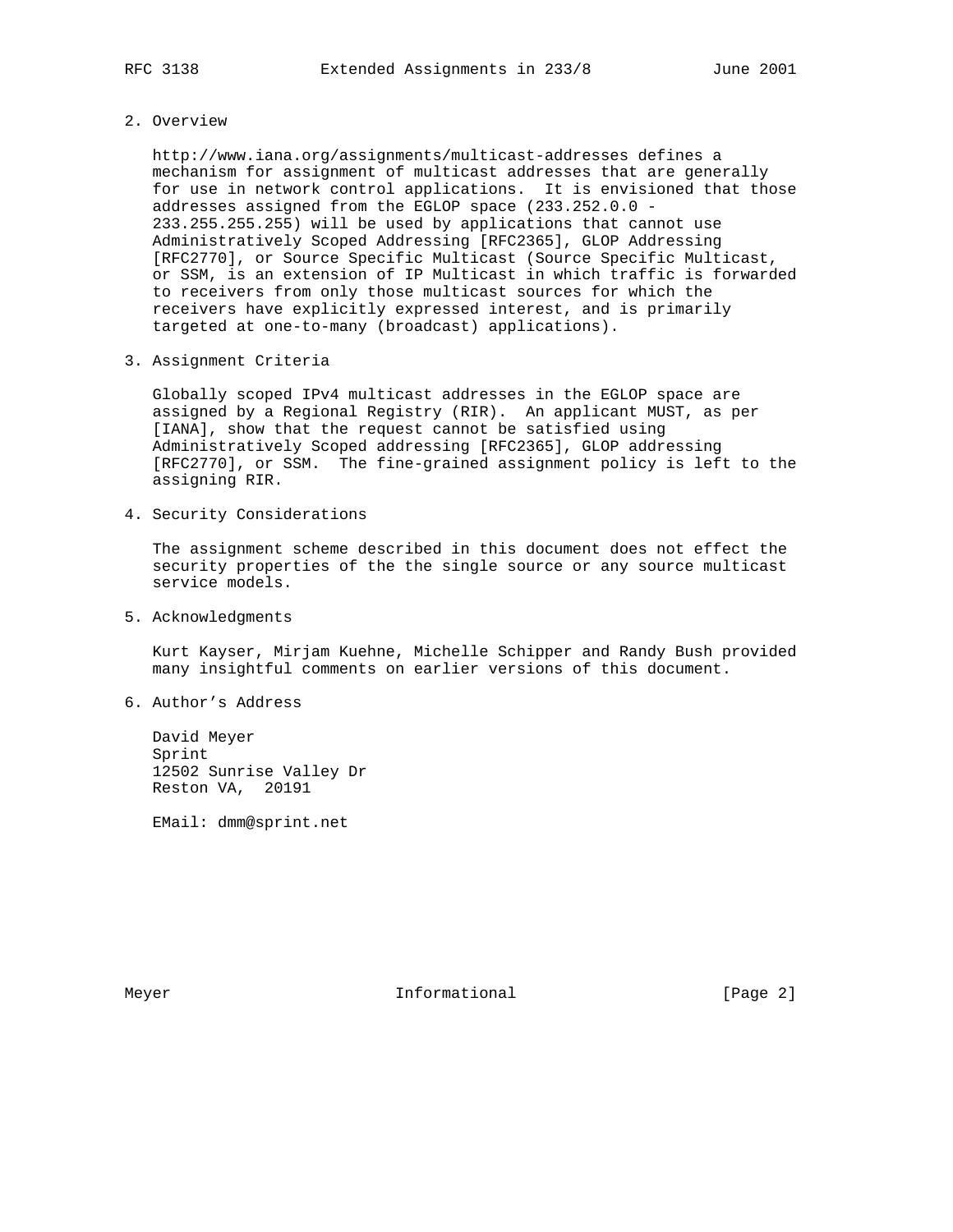# 7. References

| [IANA]    | http://www.iana.org/assignments/multicast-addresses                                                                                            |
|-----------|------------------------------------------------------------------------------------------------------------------------------------------------|
| [RFC1930] | Hawkinson J. and T. Bates, "Guidelines for<br>creation, selection, and registration of an<br>Autonomous System (AS)", RFC 1930, March 1996.    |
| [RFC2026] | Bradner, S., "The Internet Standards Process --<br>Revision 3", BCP 9, RFC 2026, October 1996.                                                 |
| [RFC2119] | Bradner, S., "Key words for use in RFCs to<br>Indicate Requirement Levels", BCP 14, RFC 2119,<br>March 1997.                                   |
| [RFC2365] | Meyer, D., "Administratively Scoped IP Multicast",<br>RFC 2365, July 1998.                                                                     |
| [RFC2770] | Meyer, D. and P. Lothberg, "GLOP Addressing in<br>233/8", RFC 2770, February 2000.                                                             |
| [RFC2780] | Bradner, S. and V. Paxson, "IANA Allocation<br>Guidelines For Values In the Internet Protocol<br>and Related Headers", BCP 37, RFC 2780, March |

2000.

Meyer Informational [Page 3]